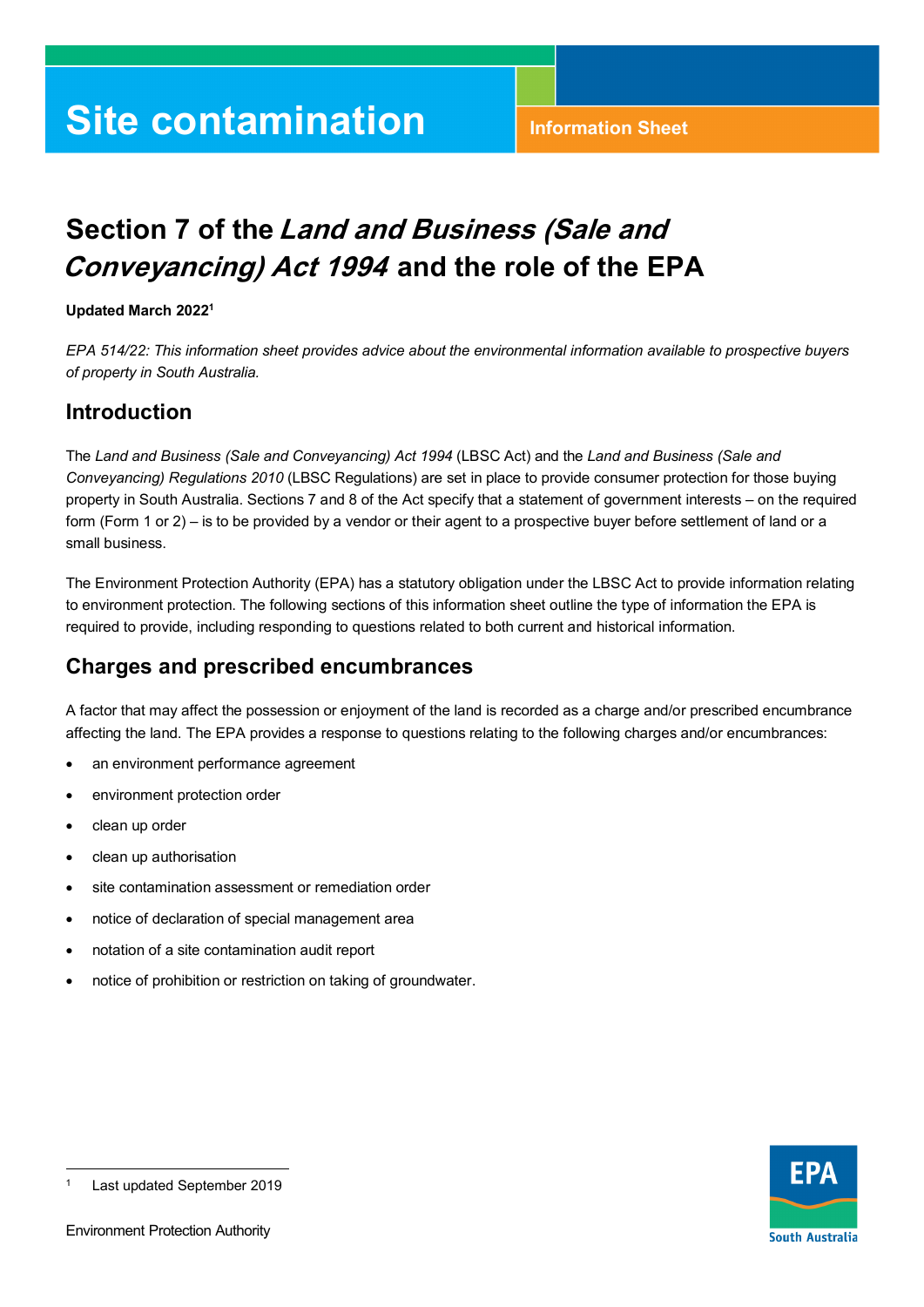#### **Licences and exemptions**

 Questions specifically relating to licences and exemptions are also included. A positive response to these questions may indicate that a potentially contaminating activity has taken place at the land. Specifically, the questions relate to:

- whether a current environmental authorisation (licence) under the *Environment Protection Act 1993* (the Act) allows the operation of a waste or recycling depot, the production of a listed waste or other prescribed activities of environmental significance under Schedule 1 of the Act (with some minor exceptions)
- whether an environmental authorisation (licence) which is no longer in force issued under the Act allowed for the operation of a waste or recycling depot, the production of a listed waste or other prescribed activities of environmental significance under Schedule 1 of the Act (with some minor exceptions)
- details of exemptions, both current and no longer in force, issued under the Act
- whether a licence to operate a waste depot or to produce waste of a prescribed kind was ever issued under the repealed South Australian *Waste Management Commission Act 1979*, or the repealed *Waste Management Act 1987.*

#### **Pollution and site contamination on the land**

 potential land owners. The EPA will respond to questions relating to: In 2009, a number of questions were included in the LBSC Regulations to specifically identify site contamination for

- details of serious or material environmental harm
- details of site contamination of underground water
- whether the EPA holds a copy of any environmental assessment that is required to be recorded in the Public Register
- site contamination audit reports
- details of an agreement relating to an approved voluntary site contamination assessment or remediation proposal
- a notification relating to the commencement of a site contamination audit
- a notification relating to the termination of a site contamination audit
- whether there is any record of waste (within the meaning of the repealed Waste Management Act 1987) having been deposited between 1 January 1983 and 30 April 1995
- a report commonly referred to as a 'Health Commission Report' prepared by or on behalf of the South Australian Health Commission (under the repealed *Health Commission Act 1976*)
- a copy of a pre-1 July 2009 site audit report
- details relating to the termination before completion of a pre-1 July 2009 site audit.

#### **Relationship with the Lands Titles Office**

 To maintain current certificate of title records, the EPA advises Land Services SA – through a link to the South Australian Integrated Land Information System (SAILIS) – of the title references of land where there is an environmental interest. This information is then provided to the potential buyer as an attachment to the Property Interest Report provided directly from the FPA

from the EPA.<br>The EPA has up to eight working days to respond to an enquiry.

### **Direct enquiries to the EPA**

 environmental issues described above. The request must be made in writing and provide the current certificate of title Any person can make a [direct Section 7 enquiry t](https://www.epa.sa.gov.au/our_work/section_7)o the EPA. The EPA will then provide information about the reference and a return postal address. The EPA has up to eight working days to respond to a direct enquiry.